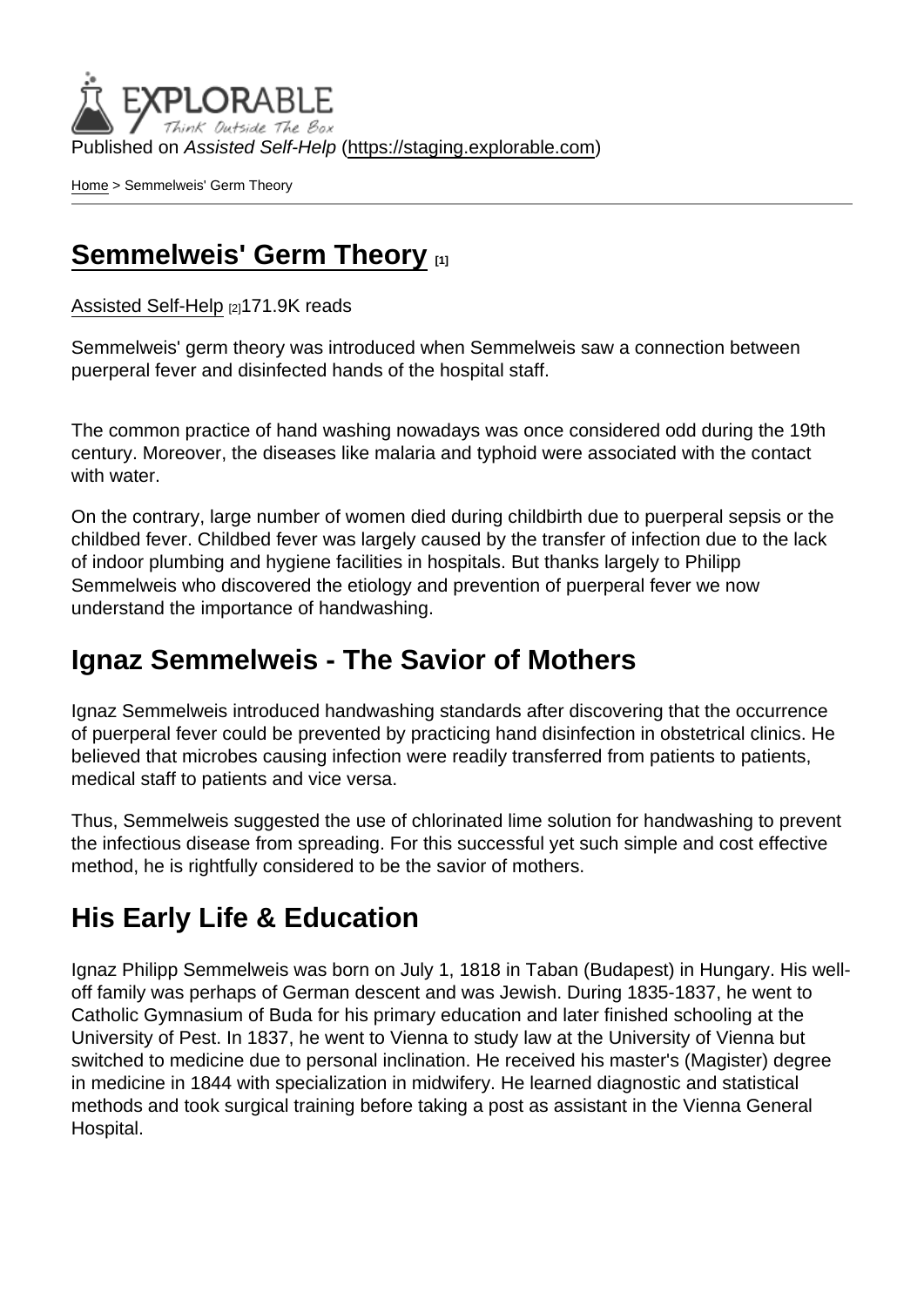# **Semmelweis' Discovery**

During his job at the hospital, Semmelweis closely concerned himself with the study of puerperal fever causing high maternal and neonatal mortality. The Vienna General Hospital operated two maternity clinics - the first clinic and the second clinic for different classes of patients. The treatment was given by the medical students and midwives in the first and the second clinic respectively. He observed that the death rate in the first obstetrical clinic was 13.10%; much higher than the 2.03% death rate in the second clinic. However, there were no explanations for the high contrasting statistics and several mysterious causes were attributed towards the disease.

During a research on the autopsy of his friend who died because of a fatal dissection wound, Semmelweis noticed symptoms similar to those of childbed fever. This observation prompted him to connect cadaveric contamination with puerperal fever. Soon after he declared that medical students carried infectious substances on their hands from dissected cadavers to the laboring mothers. This also provided the logical explanation for a lower death rate in the second clinic, operated by midwives because they were not involved with autopsies or surgery.

### **Semmelweis and Handwashing**

Semmelweis discovered that puerperal sepsis (a type of septicaemia) commonly known as childbed fever in new mothers could be prevented if doctors washed their hands. Based on his analysis, he established a simple but revolutionary prophylaxis system in 1847. He insisted upon the use of chlorinated lime solutions for handwashing by medical students and doctors before they treated obstetrical patients.

The application of his method instantly reduced the cases of fatal puerperal fever from 12.24% to 2.38%, while in some months there were no deaths from childbed fever at all. Besides the hands, he initiated using preventive washing for all instruments making contact with the patients which literally removed puerperal fever from the hospital. This was the beginning of an antiseptic era.

### **Reaction to Semmelweis' Discovery**

Although hugely successful; Semmelweis' discovery directly confronted with the beliefs of science and medicine in his time. His colleagues and other medical professionals refused to accept his findings mainly because they did not find it convincing that they could be responsible for spreading infections. The reaction reflected on his job as well when he was declined a reappointment in 1849.